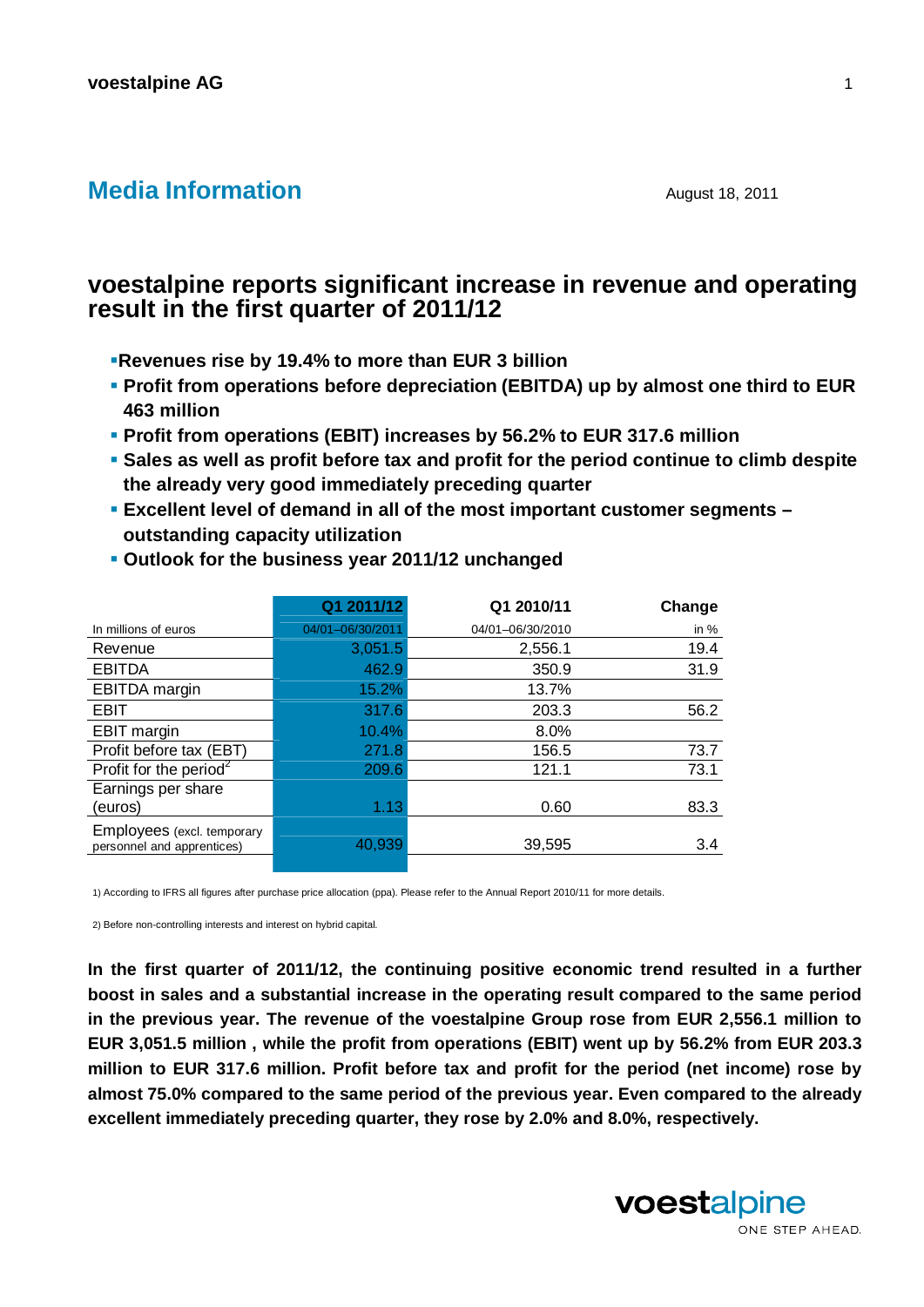## **Dr. Wolfgang Eder, Chairman of the Management Board and CEO of voestalpine AG:**

"After the first quarter, we see no reason to change our forecast for the business year 2011/12. This means that we are still assuming that we will show a substantial increase in our operating result compared to the previous business year. However, a significant risk factor is that the uneasy financial markets and the discussion surrounding national debt could have a negative effect on the real economy."

## **Market environment**

During the course of the business year 2011/12 thus far, the **economic trend** in the customer industries and sales regions that are most important for the voestalpine Group has **continued to be positive** and the underlying tendency remained **largely unchanged**. The global recovery that is still being driven primarily by the emerging countries has resulted in a commensurate uptrend in Western, Central, and Northern Europe. While the first signals of a recovery in individual customer segments in Eastern Europe are becoming apparent, they are confronted by an economic environment in Southern Europe and in the westernmost part of the continent that continues to be difficult, with additional challenges being posed by budget problems.

While the upswing in the **USA** gained some momentum in the beginning of the year, since the early part of summer, this **trend has begun to wane** due to the problem of public-sector debt that still has not been solved and is the subject of sharp political debate, falling public and consumer spending, and an unemployment rate that continues to be high.

The **positive overall economic environment** led to continuing **high demand in all of the significant customer industries** in the second calendar quarter of 2011. The solid growth of demand that was already noticeable in the past business year has continued unabated in the automobile, bus, and commercial vehicle sectors, the mechanical engineering and consumer goods industries, and the energy sector; in the railway infrastructure segment (with the sole exception of the standard rails segment), the stable environment has also persisted. Meanwhile, the aviation industry has also shifted toward a positive direction; however, the demand situation in the construction and construction supply industries continues to be subdued.

## **Operating result again up significantly**

In the first quarter of 2011/12, the voestalpine Group was able to achieve very **significant growth in revenue and operating result** compared to the same period of the previous year due to the economic circumstances that continue to be positive and the increasing savings effects resulting from the efficiency improvement and cost optimization programs that are being implemented.

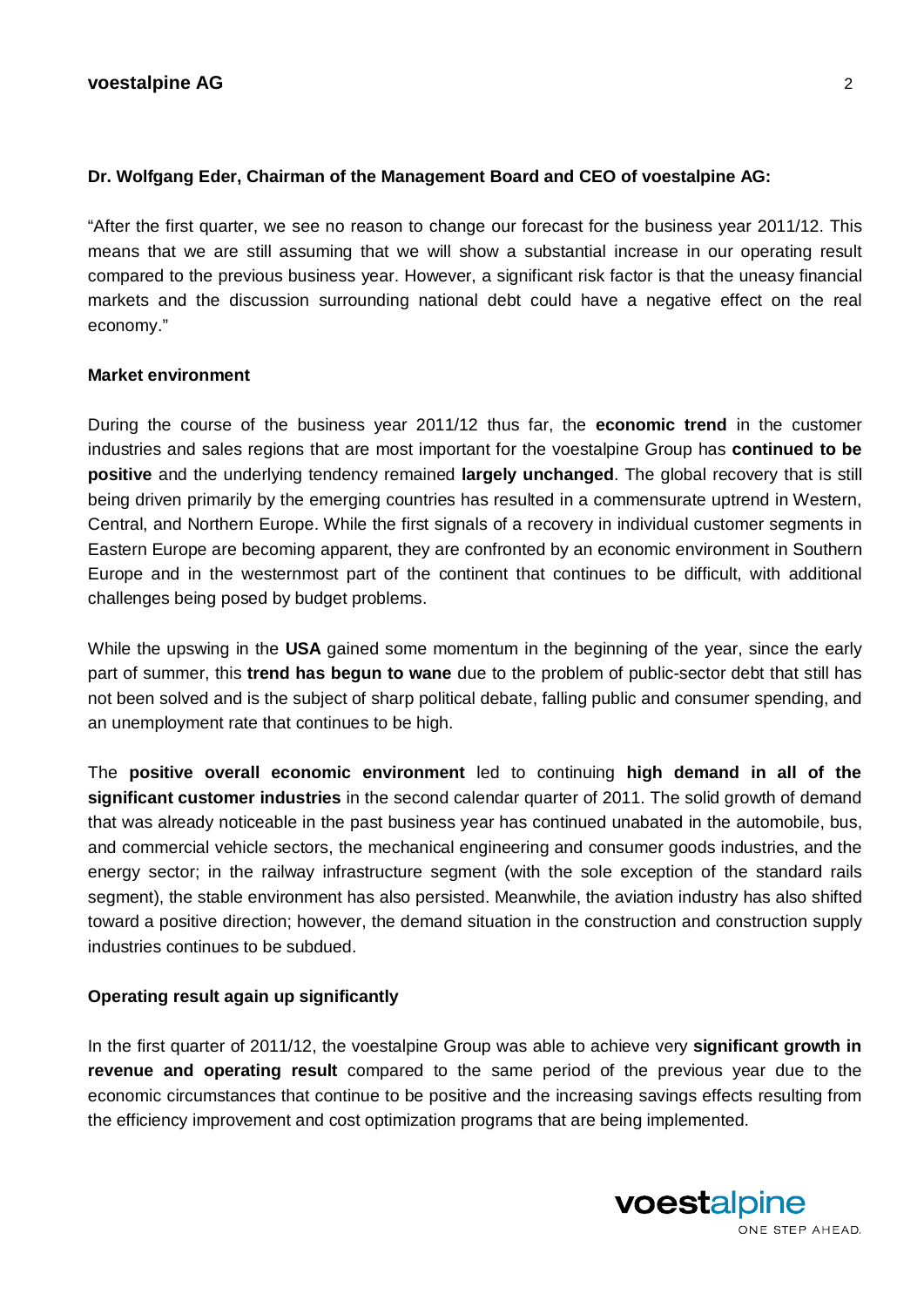Even **compared to the immediately preceding quarter** (fourth quarter of 2010/11), revenue saw another increase. Due to preparations for extensive shutdowns to perform expansion and modernization work in the Steel Division, profit from operations (EBIT) was slightly lower than the immediately preceding quarter (EUR 326.6 million), however, both profit before tax (at EUR 271.8 million vs. EUR 266.1 million) and profit for the period / net income (at EUR 209.6 million vs. EUR 194.3 million) surpassed the immediately preceding period.

## **The figures in detail**

Compared to the same period of the previous year, the Group's **revenue** rose in the first quarter of 2011/12 by EUR 495.4 million (+19.4%) from EUR 2,556.1 million to **EUR 3,051.5 million**.

The development of the operating results reflects the improved economic environment compared to the same period of the previous year even more clearly than the revenue figures. In comparison to the first quarter of 2010/11, a revenue gain of 19.4% resulted in an increase of 31.9% in the **earnings before interest, taxes, depreciation and amortization (EBITDA)**, which went up from EUR 350.9 million to **EUR 462.9 million** and a rise in the **EBITDA margin** from 13.7% to **15.2%**. The Special Steel Division saw the largest gain in EBITDA, both in absolute and relative figures, of EUR 43.5 million, going from EUR 77.1 million to EUR 120.6 million, an increase by more than 50% compared to the previous year. The EBITDA figures in the Railway Systems Division (+32.6% from EUR 91.0 million to EUR 120.7 million) and the Profilform Division (+30.9% from EUR 39.1 million to EUR 51.2 million) also experienced a significant boost. Due to the already high level of EBITDA in the same period of the previous year and the smaller delivery volume due to ongoing investments, the increase in the Steel Division (+16.3% from EUR 134.1 million to EUR 155.9 million) was lower in comparison. The increases in the Automotive Division are at a similar level, with EBITDA surpassing the previous year's reference figure by +17.8% (going from EUR 26.4 million to EUR 31.1 million).

In comparison to the immediately preceding quarter (fourth quarter of 2010/11), EBITDA of the voestalpine Group went down by 7.2% from EUR 498.6 million to EUR 462.9 million, which was primarily due to the previously described special investment measures in the Steel Division.

With an **EBIT** of **EUR 317.6 million**, in the first three months of 2011/12, the voestalpine Group was able to boost its operating result compared to the previous year's figure (EUR 203.3 million) by 56.2%, pushing its **EBIT margin** up from 8.0% to **10.4%**. Compared to the immediately preceding quarter (EUR 326.6 million), EBIT fell slightly in the first quarter of 2011/12 by 2.8%.

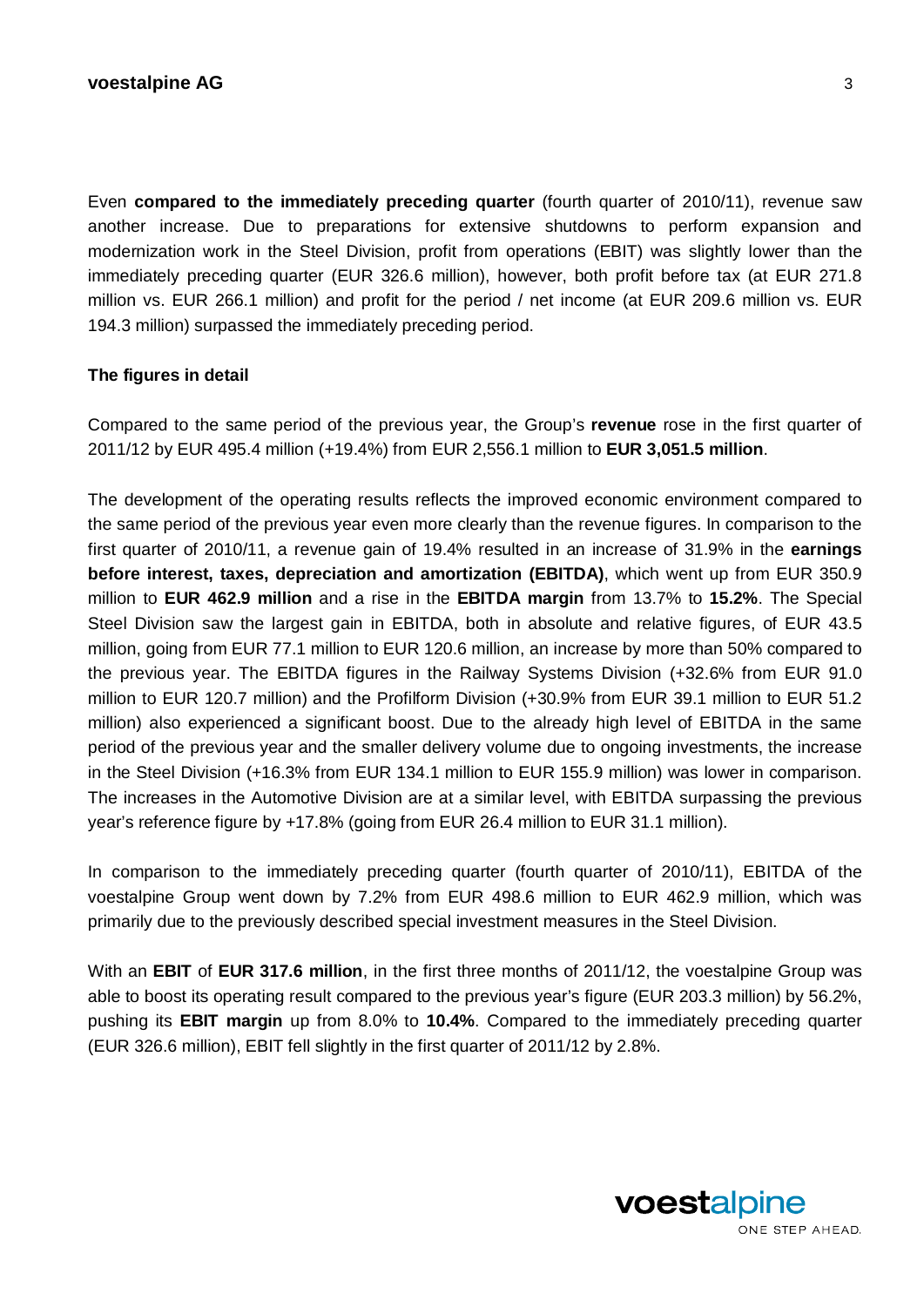## **voestalpine AG** 4

Due to an operating result that was up significantly in the first quarter of 2011/12 compared to the same period of the previous year, **profit before tax (EBT)** rose by EUR 115.3 million (+73.7%) from EUR 156.5 million to **EUR 271.8 million**. Taking the tax rate of 22.9% into account, **profit for the period (net income)** came to **EUR 209.6 million** (after EUR 121.1 million in the previous year). Profit before tax and profit for the period are also higher than the comparative figures of the immediately preceding quarter (EUR 266.1 million and EUR 194.3 million, respectively).

**Equity** went up in the first three months of 2011/12 compared to March 31, 2011, by 4.0% from EUR 4,691.1 million to **EUR 4,878.3 million**. The increase is due to the markedly positive profit for the period of EUR 209.6 million. Due to a temporary build-up of working capital as a result of seasonal and operational demands, **net financial debt** went down slightly by 2.5% compared to March 31, 2011, going from EUR 2,713.1 million to **EUR 2,779.6 million**. Thus, as of the end of the first quarter of 2011/12, the voestalpine Group's **gearing ratio** (net financial debt as a percentage of equity) was **57.0%,** putting it below the March 31, 2011, figure (57.8%).

**Crude steel production** in the first quarter of 2011/12 came to **1.99 million tons**.

## **Investments**

During the first quarter of 2011/12, the investments of the voestalpine Group amounted to EUR 117.0 million. Compared to last year's figure (EUR 80.0 million) that was even lower due to the effects of the crisis, this represents a rise in investment expenditure by 46.3% or EUR 37.0 million. Although those projects that aim to extend our leadership role, both in technology and quality, were consistently pursued, investment expenditure is still significantly lower than the level of depreciation (EUR 145.3 million).

## **Antitrust proceedings relative to railway superstructure material**

After initiation of antitrust proceedings by the German Federal Cartel Office in connection with the suspicion of conduct in violation of antitrust law on the market for railway superstructure material, a total of six executives in the Railway Systems Division were discharged. Currently, the associated circumstances are being clarified in full cooperation with the appropriate authorities. Furthermore, as a consequence of these proceedings, the Railway Systems Division was comprehensively reorganized both with regard to its organization and its leadership.

## **Employees**

As of June 30, 2011, the voestalpine Group had **40,939 employees** (excluding. temporary employees and apprentices). This represents an increase compared to the previous year (39,595) of 3.4% or

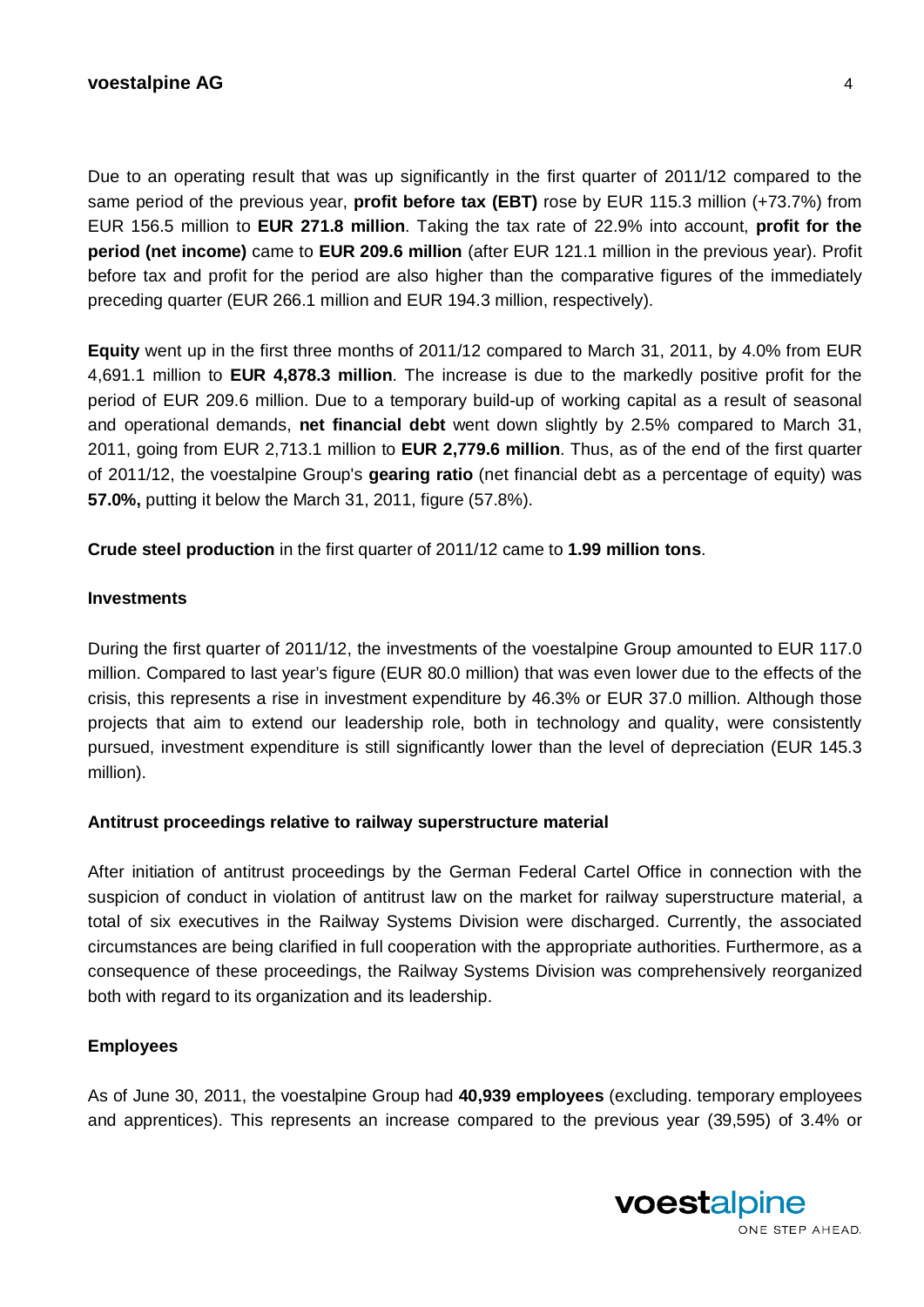#### **voestalpine AG** 5

1,344 employees. As of the end of the first quarter of 2011/12, there were an additional 3,998 employees employed as temporary staff; this represents an increase of 27.2% or 854 employees compared to the previous year.

As of June 30, 2011, the voestalpine Group was training **1,301 apprentices** worldwide, only 145 (or 10%) less than in the previous year (1,446).

#### **Current development**

Once again, the current development of the worldwide economy is anything but homogenous. The three basic segments that determine global economic sentiment, the real economy, the capital and financial markets, and the macroeconomic position of the major world economies, have developed very differently during the past twelve months. While the development of the real economy is largely solid, it is facing a highly volatile financial sector whose trend is being determined to a high degree by how quickly the major mature economies on both sides of the Atlantic, some of which have incurred a great deal of debt, are able to get their state finances in order. A stabilizing element of global economic development continues to be the Asian markets—primarily China—and parts of South America. Changes in this area are not anticipated in the short term, i.e., the years 2011 and 2012 will be characterized primarily by efforts to stabilize state finances in the USA and in the mature economies in Europe, combined with the endeavors of the emerging countries to prevent the problems from spilling over into their regions.

With the exception of Southern Europe and the westernmost part of the continent as well as parts of the USA and Japan (due to the earthquake and tsunami), viewed globally, the problems have not yet spread to the real economy. Changes in this regard are not expected for the voestalpine Group through the end of 2011. The indicators from the most important customer industries—the automobile and commercial vehicle industries, the energy industry, mechanical engineering, railway infrastructure, and aviation—have signaled a mostly **stable development of demand** for the coming months, apart from the customary seasonal effects during the summer quarter. Customer inventories are also not demonstrating any critical trends.

However, crude steel production in the Steel Division will again have to be reduced in the second quarter of 2011/12 by about 12% due to the last phase of expansion and extensive renovation of the hot rolling mill as well as the commissioning of the new continuous casting facility 7. Therefore, the **operating result** will be affected by **non-recurring effects** in this period. Against the backdrop of a continuing positive capacity utilization in all five divisions of the Group, however, it can be assumed that the business year 2011/12 will see another **substantial increase in the operating result compared to the previous business year** brought about by additional positive effects from the **efficiency improvement and cost optimization programs** that are being implemented.